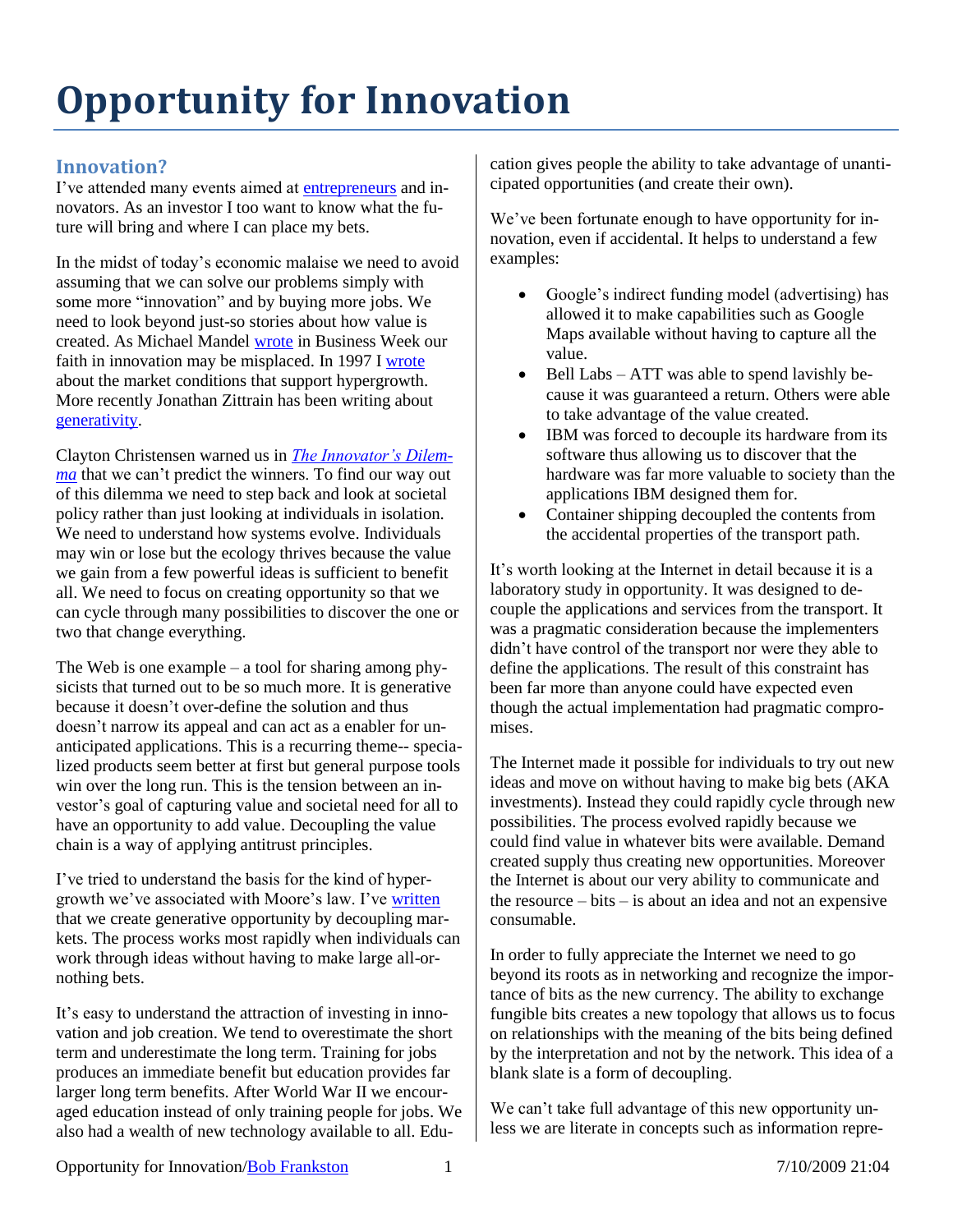sentation and data. Too bad we naively force the Internet into the familiar story of telecom and miss the whole point. Telecommunications is a  $19<sup>th</sup>$  century idea – one must rely on a third party to carry messages (such as telegrams) using their own infrastructure. We fund the industry by paying for each message. Telephone "message units" (or today's cellular "minutes") are a legacy of those days.

The conflict between the Internet's focus on the relationships without concern about the path between and telecom's complete focus on the path is not obvious. We look for proof by examples noticing only those applications that use existing connectivity without being aware of the applications that don't exist because we can't assume connectivity. Thus we don't wonder why we can use IP for E911 and just accept the brittle emergency signaling we have.

We can see this problem when we think about telemedicine. Even if we add a communications chip to a glucose meter we can't assume connectivity and thus require a cellular account for each device if we aren't tethered to a location.

The skills required to negotiate the path and then fund it are very different from those associated with the societal value. You can't simply try out the idea – you must place a big bet. And even then you can't assume connectivity because the current funding model means you can't extend the path yourself – that's called stealing.

Perhaps some of this made sense in the days of analog signaling but now that we have fungible bits the very idea of owning a special infrastructure doesn't make any sense. We don't even have a consumable like electricity that must be metered.

Very simply we are unable to take advantage of the zero marginal cost of using our physical infrastructure and prohibited from creating solutions unless they benefit a third party that adds no value.

I've oversimplified things a bit – today's Internet is a prototype and current protocols need some work in order to fully realize the potential of simple connectivity.

Instead of focusing on the future we're firmly locked into the past. We can't shake the "telecom story" because it's in our nature to hold onto a story as long as we aren't forced to change. The Internet is such a powerful idea that it easily implements existing telecom services as minor applications. It looks like Telecom so we react be redoubling our effort to get more telecom instead of opportunity. In asking for more "broadband" we are moving rapidly into the past and treating the Internet as nothing more than another television channel.

The problem is that as with any transition, if we look at each element of the system in isolation, we find ourselves tied down by our "givens". The fungibility of bits reduces the carriers to [dumb pipes](http://frankston.com/?name=DumbPipes&pdt=t) which undermines their revenue model. But instead of recognizing this as forcing issue that can lead to recycling telecom as infrastructure (just as we did in converting private pikes to public highways), we are trying to keep a nonviable business alive.

#### **Healthcare as an Anchor Application**

Putting aside the problems with exchanging bits, we can focus on information representation itself. Healthcare provides a practical example as we can look at the problem of medical information. Hospitals are full of fax machines and paper works. Even when the data is digital you often find it converted to faux X-Rays.

The data exchange that does exist is in the realm of big data systems. Electronic prescriptions are funded by drug companies monetizing the data and a state goal of computerized medical records is data mining for evidence-based medicine.

If history is any indicator the mixed incentives and focus on large projects are very problematic. If we are to learn from the Internet we can recognize that standards evolve from practice rather than being prescriptive. We should be creating generative opportunity by understanding how to use information.

Medical records can be encoded and stored locally and then we can evolve protocols for exchanging and sharing the information. Going even further our bodies are the ultimate medical records. Why not treat external records as annotation with information such as warnings about allergies? We need to balance the focus on "big data" with a focus on individuals and the opportunity to try out new ideas.

While each market has its own characteristics we need to understand the problem of sharing and using information so that we can benefit from cross-fertilization across many fields.

It does seem strange that the "life sciences" were (and maybe still are) considered the next "Internet". The dynamics are very different especially with the need for big investments that take a long term to pan out. Perhaps the motivation was jobs -- if you get a big company in town you create jobs. The very inefficiencies of the field create a need for many technicians and that is good news – for a while. But it has limited generative value.

**An Opportunity**: Ambient connectivity for healthcare.